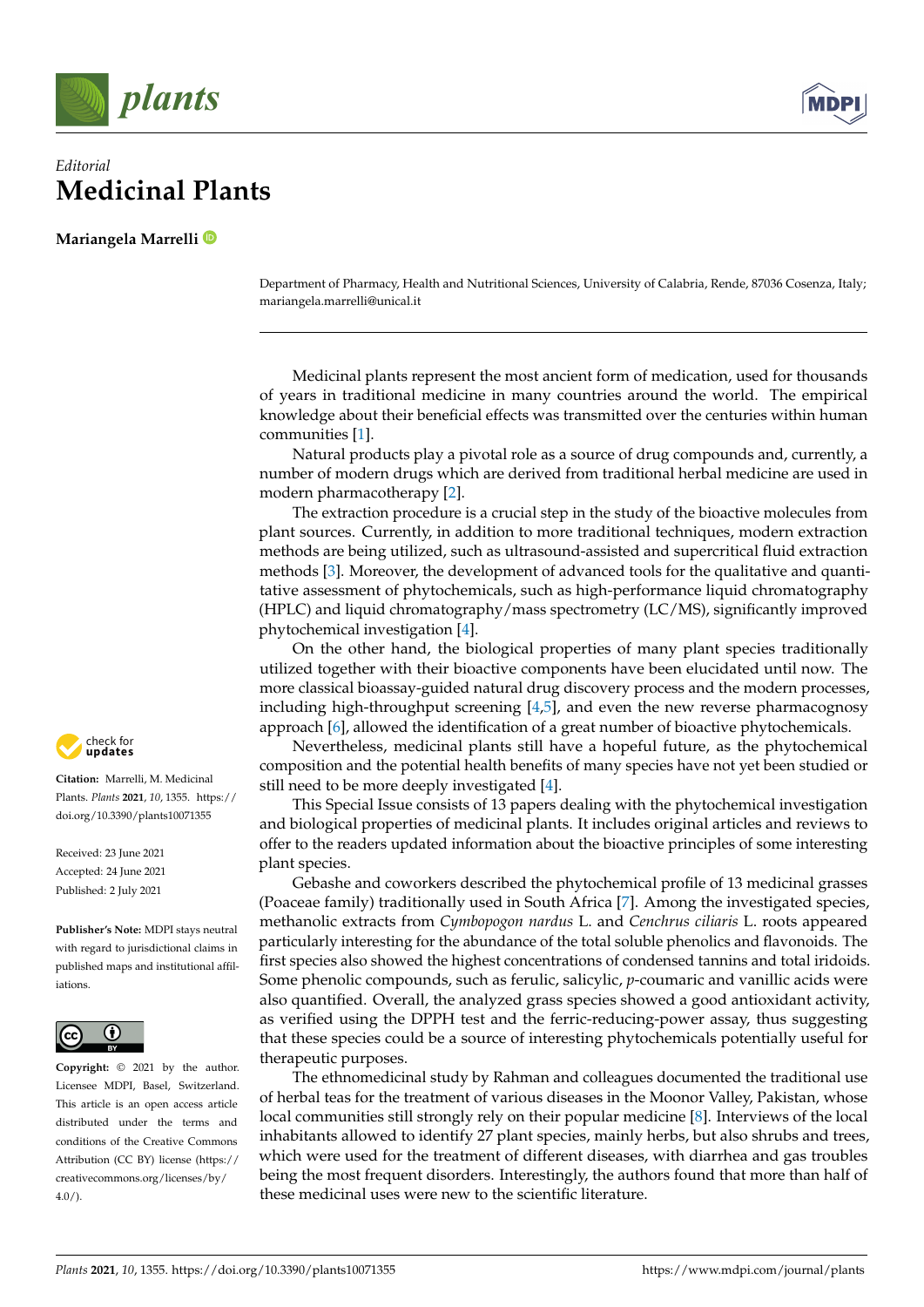Ethnobotanical studies mainly focus on plant species traditionally used for therapeutic applications or as food, while ornamental plants are usually taken into account to a minor extent. However, the wide use of a plant for decorative purposes may also constitute the starting point for the study of further potential uses [\[9\]](#page-3-8). This is the case of *Abeliophyllum distichum* Nakai, commonly known as white forsythia. This ornamental plant that is endemic to Korea was investigated by Yoo and coworkers for its anticancer potential [\[10\]](#page-3-9). The methanolic extract of the leaves showed a concentration-dependent cytotoxicity against the human melanoma SK-MEL-2 cell line. Necrosis and apoptosis were both detected through the Annexin V/propidium iodide (PI) staining assay and the analysis of caspase activity. Furthermore, HPLC analyses allowed to identify 18 polyphenolic compounds, with taxifolin, rutin and luteolin being the most abundant components.

The paper by Sharifi-Rad and colleagues reported the antifungal and antibacterial properties of different extracts of *Nepeta juncea* Benth. [\[11\]](#page-3-10). The methanolic extract of the leaves showed the best activity, with an MIC value of 25 µg/mL for *Candida albicans*. The methanolic extracts from the leaves, flowers and roots were active against *Staphylococcus aureus* and *Bacillus cereus*, with MIC values equal to 25, 25 and 50 µg/mL, respectively. A screening of some secondary metabolite main classes, such as phenols, flavonoids, anthocyanins and tannins, was also carried out, and a number of phytochemicals were identified using gas chromatography-mass spectrometry (GC-MS), with 1,8-cineole, β-pinene, terpinen-4-ol, α-terpineol and 4aα-7α-7aα-nepetalactone being the major compounds.

Ilina and coworkers described the phytochemical profile of *Galium eparine* L. (Rubiaceae) [\[12\]](#page-3-11). Hydroalcoholic extracts were investigated with UHPLC-DAD-MS/MS analyses. Iridoids and polyphenols were the major detected phytochemicals, and the flavonoid derivative quercetin 3-*O*-rhamnoglucoside-7-*O*-glucoside was identified for the first time in a *Galium* species. The authors also verified the immunomodulatory activity of the extracts using the lymphocyte blast transformation in vitro model. All *G. aparine* samples stimulated the transformational activity of peripheral blood mononuclear cells, with the 96% ethanolic extract being the most active.

The *Allium* genus (Amaryllidaceae) comprises a number of species that have been used since ancient times as food and spices, but that have also been utilized in many cultures for medicinal purposes [\[13\]](#page-3-12). These species mainly contain organosulfur compounds, polyphenols and saponins [\[14\]](#page-3-13). *A. cepa* is widely cultivated almost all over the world and contains a number of interesting phytonutrients not only from a nutritional point of view, but also for their potential therapeutic applications  $[15]$ . Fredotović and colleagues investigated the antiproliferative activity of two *Allium* species, the triploid hybrid onion, *Allium cornutum* Clementi ex Visiani, 1842, and common onion, *Allium cepa* L. [\[16\]](#page-3-15). The hydroalcoholic extracts were tested on three different human cancer cell lines. The best results were obtained against HeLa and HCT116 cells. DNA fragmentation assay, DAPI staining and real time PCR analysis were also carried out, and obtained results confirmed that both onion extracts induced apoptosis in HeLa cells.

The paper by Rehman and Rather describes the ability of the natural flavonoid myricetin to counteract cisplatin-induced toxicity [\[17\]](#page-3-16). Cisplatin is one of the most potent anticancer drugs, but its use causes a number of side effects, such as nephrotoxicity, neurotoxicity, hepatotoxicity and gastrointestinal side effects, mainly due to a strong production of reactive oxygen species (ROS) and the consequent oxidative stress [\[18\]](#page-3-17). The protective effects of myricetin in cisplatin-induced toxicity on the colon were assessed in vivo on Wistar male rats treated orally with this flavonoid for 14 days at two doses (25 and 50 mg/kg of body weight) [\[17\]](#page-3-16). The obtained results demonstrated that myricetin was able to improve the anti-oxidant status, by ameliorating cisplatin-induced lipid peroxidation, to protect tissues from induced damage, by controlling goblet cell disintegration, and to up-regulate inflammatory markers such as TNF- $\alpha$ , IL-6 and NF-kB.

Different plant extracts demonstrated a significant anti-arthritic [\[19,](#page-3-18)[20\]](#page-3-19) and antiinflammatory potential [\[21](#page-3-20)[,22\]](#page-4-0). Amodeo and colleagues reported the in vitro antiinflammatory and antioxidant potential of alcoholic extracts and fractions of *Chenopodium*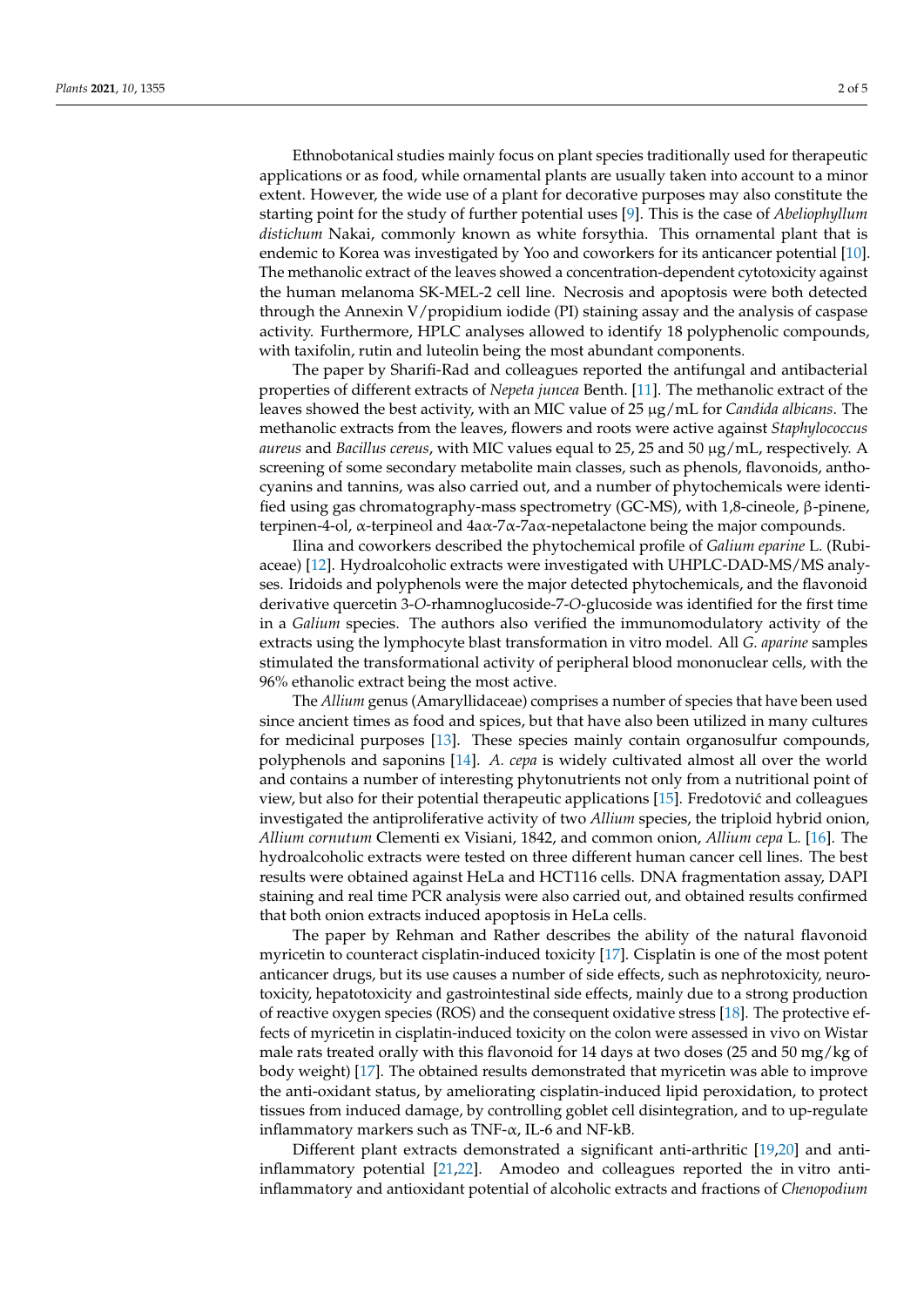*album* L. and *Sisymbrium officinale* (L.) Scop., two edible plants with a long history of use in the folk medicine for the treatment of inflammatory disorders [\[23\]](#page-4-1). Both species demonstrated to inhibit the production of the pro-inflammatory mediator nitric oxide, which was verified in LPS-stimulated murine macrophages. The dichloromethane fraction of *C. album* was the most active sample. Furthermore, some samples showed anti-arthritic potential, inducing a significant protein anti-denaturation effect, which was verified on heat-treated bovine serum albumin.

An increasing number of studies have recently dealt with the potential role of edible and medicinal plants and different classes of phytochemicals in obesity prevention and management [\[24](#page-4-2)[–26\]](#page-4-3). Obesity is one of the greatest public health concerns, and different comorbidities related to overweight have been identified, mainly diabetes, resulting in the common metabolic disorder known as metabolic syndrome [\[27\]](#page-4-4). The potential role of plant extracts or phytochemicals in diabetes management has been deeply reviewed as well [\[28](#page-4-5)[,29\]](#page-4-6).

The in vitro anti-obesity potential of wild *Lobularia maritima* (L.) Desv., a perennial herb endemic to Italy and traditionally used as food source, has been described in this special issue [\[30\]](#page-4-7). The alcoholic extract from the aerial parts and its fractions were tested for their ability to inhibit pancreatic lipase, a key enzyme responsible for the gastrointestinal digestion of dietary fats. An interesting biological potential was observed for the ethyl acetate fraction, suggesting that this plant could be a potential source of useful compounds for the treatment of obesity. The dichloromethane fraction also showed a good in vitro inhibitory activity towards the production of the pro-inflammatory mediator nitric oxide, which was verified on lipopolysaccharide (LPS)-stimulated RAW264.7 macrophages. Moreover, the phytochemical profile was investigated with GC-MS, HPLC-DAD, HPLC-HRMS and ESI-MS/MS analyses.

Faraone and coworkers reported the antidiabetic activity of *Azorella glabra* Wedd. (Apiaceae), an endemic Bolivian species [\[31\]](#page-4-8). The aerial parts ethanolic extract induced a concentration-dependent inhibition of amylase enzyme. Interestingly, almost all fractions induced a dose-dependent inhibition of α-glucosidase enzyme, with the crude extracts and its *n*-hexane and ethyl acetate fractions being even more effective than the positive control acarbose. Furthermore, the author assessed the ability of samples to inhibit acetylcholinesterase and butyrylcholinesterase enzymes, two important targets for the treatment of Parkinson's and Alzheimer's diseases. The phytochemical profile was also verified with LC-ESI-MS/MS analyses.

This Special Issue also contains three review articles. Natabanzi et al. reviewed the ethnobotanical value, phytochemistry and pharmacological properties of *Kigelia africana* (Lam.) Benth. (Bignoniaceae), a tree species endemic to Africa [\[32\]](#page-4-9). The fruits of this plant, as well as the stem bark, roots and leaves, have been widely used in traditional medicine preparations. Several phytochemical constituents have been identified, such as phenolic compounds, coumarins, terpenes, sterols, unsaturated fatty acids and, particularly, iridoids and quinones, which have been recognized in all plant parts. Antibacterial, antifungal, antiinflammatory and antidiabetic activities are just some of the pharmacological properties highlighted for this plant species.

A review by Guerrero-Solano and colleagues provided an overview of the scientific reports about the antinociceptive effect of pomegranate (*Punica granatum* L.), utilized in traditional medicine for the treatment of different kinds of pain [\[33\]](#page-4-10). Recent preclinical and clinicals studies performed on different pain models support the use in popular medicine and seems to suggest that this species could have a potential application in the treatment of inflammatory, neuropathic and nociceptive pain. The antinociceptive effect of pomegranate was mainly related to contained polyphenols (ellagitannins, tannins, gallotannins, and free ellagic and gallic acids), flavonoids and fatty acids, but alkaloids were also taken into account.

Finally, Boukhatem and Setzer provided a review focusing on the potential therapeutic use of medicinal and aromatic plant extracts against coronaviruses infections [\[34\]](#page-4-11). The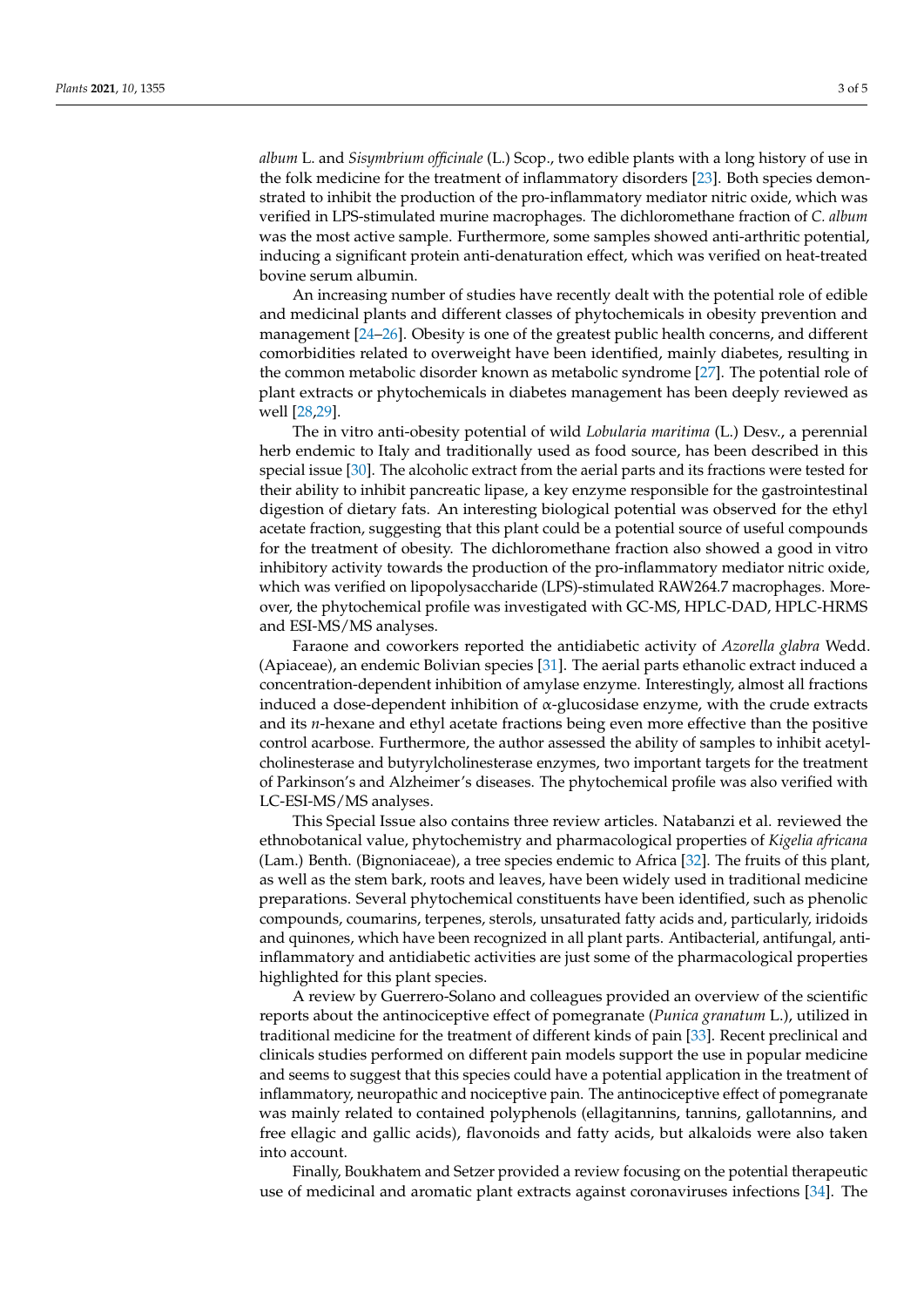current global COVID-19 pandemic, caused by the novel severe acute respiratory syndrome coronavirus 2 (SARS-CoV-2), is one of the most discussed scientific topics and a huge public health challenge [\[35](#page-4-12)[,36\]](#page-4-13). This review paper illustrated several antiviral chemical constituents extracted from herbal medicines and described their in vitro and in vivo effects against coronaviruses. The alkaloid lycorine, present in different Amaryllidaceae species, and glycyrrhizin from *Glycyrrhiza glabra* L. demonstrated, for example, a potent antiviral activity against SARS-CoV strains.

Overall, this Special Issue could attract the reader's interest, as it contributes to the phytochemical investigation of interesting plant species and to highlighting new biological activities of plants extracts and natural compounds.

**Funding:** This research received no external funding.

**Acknowledgments:** Thanks to all the authors who contributed to the special issue.

**Conflicts of Interest:** The author declares no conflict of interest.

## **References**

- <span id="page-3-0"></span>1. Khan, H. Medicinal plants in light of history: Recognized therapeutic modality. *J. Evid. Based Integr. Med.* **2014**, *19*, 216–219. [\[CrossRef\]](http://doi.org/10.1177/2156587214533346) [\[PubMed\]](http://www.ncbi.nlm.nih.gov/pubmed/24789912)
- <span id="page-3-1"></span>2. Patwardhan, B.; Vaidya, A.; Chorghade, M.; Joshi, S. Reverse pharmacology and systems approaches for drug discovery and development. *Curr. Bioact. Compd.* **2008**, *4*, 201–212. [\[CrossRef\]](http://doi.org/10.2174/157340708786847870)
- <span id="page-3-2"></span>3. Azwanida, N.N. A review on the extraction methods use in medicinal plants, principle, strength and limitation. *Med. Aromat. Plants* **2015**, *4*, 196.
- <span id="page-3-3"></span>4. Jamshidi-Kia, F.; Lorigooini, Z.; Amini-Khoei, H. Medicinal plants: Past history and future perspective. *J. Herbmed Pharmacol.* **2018**, *7*, 1–7. [\[CrossRef\]](http://doi.org/10.15171/jhp.2018.01)
- <span id="page-3-4"></span>5. Harvey, A.L.; Cree, I.A. High-throughput screening of natural products for cancer therapy. *Planta Medica* **2010**, *76*, 1080–1086. [\[CrossRef\]](http://doi.org/10.1055/s-0030-1250162) [\[PubMed\]](http://www.ncbi.nlm.nih.gov/pubmed/20635309)
- <span id="page-3-5"></span>6. Takenaka, T. Classical vs reverse pharmacology in drug discovery. *BJU Int.* **2001**, *88*, 7–10. [\[CrossRef\]](http://doi.org/10.1111/j.1464-410X.2001.00112.x)
- <span id="page-3-6"></span>7. Gebashe, F.; Aremu, A.O.; Gruz, J.; Finnie, J.F.; Van Staden, J. Phytochemical profiles and antioxidant activity of grasses used in South African traditional medicine. *Plants* **2020**, *9*, 371. [\[CrossRef\]](http://doi.org/10.3390/plants9030371)
- <span id="page-3-7"></span>8. Rahman, I.U.; Afzal, A.; Iqbal, Z.; Hart, R.; Allah, E.F.A.; Hashem, A.; Alsayed, M.F.; Ijaz, F.; Ali, N.; Shah, M.; et al. Herbal Teas and Drinks: Folk Medicine of the Manoor Valley, Lesser Himalaya, Pakistan. *Plants* **2019**, *8*, 581. [\[CrossRef\]](http://doi.org/10.3390/plants8120581)
- <span id="page-3-8"></span>9. Hurrell, J.A. Ornamental plants. In *Introduction to Ethnobiology*; de Albuquerque, U.P., Alves, R.R.N., Eds.; Springer: Basel, Switzerland, 2016; pp. 171–176.
- <span id="page-3-9"></span>10. Yoo, T.-K.; Kim, J.-S.; Hyun, T.K. Polyphenolic composition and anti-melanoma activity of White Forsythia (*Abeliophyllum distichum* Nakai) organ extracts. *Plants* **2020**, *9*, 757. [\[CrossRef\]](http://doi.org/10.3390/plants9060757)
- <span id="page-3-10"></span>11. Sharifi-Rad, M.; Epifano, F.; Fiorito, S.; Álvarez-Suarez, J.M. Phytochemical analysis and biological investigation of *Nepeta juncea* Benth. different extracts. *Plants* **2020**, *9*, 646. [\[CrossRef\]](http://doi.org/10.3390/plants9050646)
- <span id="page-3-11"></span>12. Ilina, T.; Kashpur, N.; Granica, S.; Bazylko, A.; Shinkovenko, I.; Кoвaльoвa, A.; Goryacha, O.; Koshovyi, O. Phytochemical profiles and in vitro immunomodulatory activity of ethanolic extracts from *Galium aparine* L. *Plants* **2019**, *8*, 541. [\[CrossRef\]](http://doi.org/10.3390/plants8120541)
- <span id="page-3-12"></span>13. Wan, Q.; Li, N.; Du, L.; Zhao, R.; Yi, M.; Xu, Q.; Zhou, Y. Allium vegetable consumption and health: An umbrella review of meta-analyses of multiple health outcomes. *Food Sci. Nutr.* **2019**, *7*, 2451–2470. [\[CrossRef\]](http://doi.org/10.1002/fsn3.1117)
- <span id="page-3-13"></span>14. Kothari, D.; Lee, W.-D.; Kim, S.-K. *Allium* flavonols: Health benefits, molecular targets, and bioavailability. *Antioxidants* **2020**, *9*, 888. [\[CrossRef\]](http://doi.org/10.3390/antiox9090888)
- <span id="page-3-14"></span>15. Marrelli, M.; Amodeo, V.; Statti, G.; Conforti, F. Biological properties and bioactive components of *Allium cepa* L.: Focus on potential benefits in the treatment of obesity and related comorbidities. *Molecules* **2018**, *24*, 119. [\[CrossRef\]](http://doi.org/10.3390/molecules24010119) [\[PubMed\]](http://www.ncbi.nlm.nih.gov/pubmed/30598012)
- <span id="page-3-15"></span>16. Fredotović, Ž.; Soldo, B.; Šprung, M.; Marijanović, Z.; Jerković, I.; Puizina, J. Comparison of organosulfur and amino acid composition between triploid onion *Allium cornutum* Clementi ex Visiani, 1842, and common onion *Allium cepa* L., and evidences for antiproliferative activity of their extracts. *Plants* **2020**, *9*, 98. [\[CrossRef\]](http://doi.org/10.3390/plants9010098) [\[PubMed\]](http://www.ncbi.nlm.nih.gov/pubmed/31941040)
- <span id="page-3-16"></span>17. Rehman, M.U.; Rather, I.A. Myricetin abrogates cisplatin-induced oxidative stress, inflammatory response, and goblet cell disintegration in colon of wistar rats. *Plants* **2019**, *9*, 28. [\[CrossRef\]](http://doi.org/10.3390/plants9010028) [\[PubMed\]](http://www.ncbi.nlm.nih.gov/pubmed/31878169)
- <span id="page-3-17"></span>18. Barabas, K.; Milner, R.; Lurie, D.; Adin, C. Cisplatin: A review of toxicities and therapeutic applications. *Veter. Comp. Oncol.* **2008**, *6*, 1–18. [\[CrossRef\]](http://doi.org/10.1111/j.1476-5829.2007.00142.x) [\[PubMed\]](http://www.ncbi.nlm.nih.gov/pubmed/19178659)
- <span id="page-3-18"></span>19. Shanuvas, A.; Indhumathi, M. A review of anti arthiritic medicinal plants. *EJPMR* **2018**, *5*, 217–224.
- <span id="page-3-19"></span>20. Mukhopadhyay, N.; Sampath, V.; Pai, S.; Babu, U.V.; Lobo, R. Antiarthritic medicinal plants: A Review. *Res. J. Pharm. Technol.* **2019**, *12*, 375. [\[CrossRef\]](http://doi.org/10.5958/0974-360X.2019.00068.4)
- <span id="page-3-20"></span>21. Vishal, V.; Ganesh, S.; Mukesh, G.; Ranjan, B. A review on some plants having anti-inflammatory activity. *J. Phytopharmacol.* **2014**, *3*, 214–221.